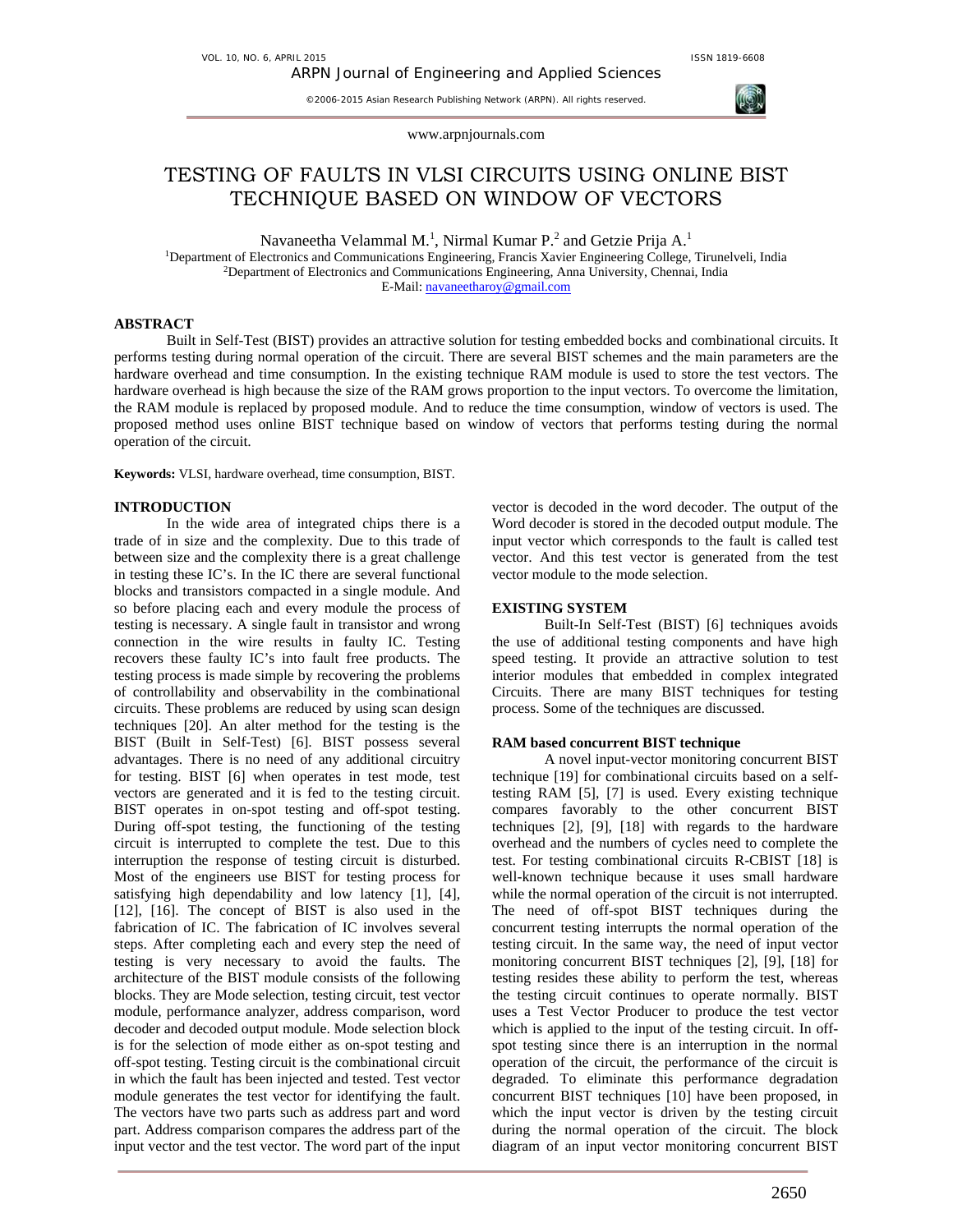ARPN Journal of Engineering and Applied Sciences ©2006-2015 Asian Research Publishing Network (ARPN). All rights reserved.



#### www.arpnjournals.com

technique is presented in Figure-1. The testing circuit is combinational circuit that has n inputs and m outputs and tested. Hence, the test set size is  $N = 2<sup>n</sup>$ . This scheme can operate in two modes, normal mode and test mode.



**Figure-1.** Block diagram of R-CBIST.

#### **Operation of R-CBIST**

It operates in two modes such as normal mode and test mode. During normal mode, the testing circuit is driven from the normal input vector. The input vector is also driven to the RAM module, in which the input vector is compared to the active test vectors. If one of the input vector matches with the active test vector, a strike has occurred. When a strike occurs the input vector is removed from the active test setand the performance analyzercaptures the response of the testing circuit. When all the input vectors have underwent a strike, the contents of the performance analyzer are verified whether a fault has occurred in the testing circuit. In case that during normal operation, the testing circuit does not receive all input vectors, the circuit may operate in test mode in order to complete the test. During test mode the testing circuit is driven by the RAM module and the performance analyzer is enabled in every testing operation to analyze the response of the testing circuit. Hence the time consumption becomes larger in order to complete the test. And so to reduce the number of cycles, the hardware is increased. The proposed method is to use windows of vectors to reduce both the hardware overhead and time consumption.

#### **PROPOSED METHOD**

The proposed system is testing of faults using online BIST technique based on window of vectors. Online BIST technique [11] detects faults during the normal operation of the circuit. And there is no need to interrupt the operation of the circuit to rectify the fault. The block diagram of proposed BIST architecture is shown in Figure-2. Here the RAM module is replaced by the proposed module. The various BIST schemes are

proposed and it is evaluated based on two parameters such as hardware overhead and time consumption. The concept of window of vectors is proposed to reduce the number of cycles to complete the test [5].



**Figure-2**. Block diagram of proposed method

#### **Block diagram**

The proposed module consists of Mode selection, testing circuit, performance analyzer, address comparison, word decoder, decoded output module and test vector module. The detailed block diagram of the proposed method is shown in Figure-3. In this proposed method, the hardware overhead and time consumption is reduced and fault is recovered without the need to interrupt the normal operation. The testing circuit has n inputs and m outputs and is tested exhaustively. Hence, the test set size is  $N =$ 2n . [9], [18]. The scheme can operate in one of the normal or test mode, based on the value of the signal from the mode selection.

## **Operation of the decoder**

 The word decoder has PLA (Programmable Logic Array) like structure and it is controlled by two signals, namely address comparison signal and test vector signal. It has three modes of operation.

- When test vector signal is enabled, all outputs of the word decoder goes to one.
- When address comparison signal is disabled and test vector signal is not enabled, all outputs are disabled.
- When test vector signal is disabled and address comparison signal is enabled, the module operates as a normal decoding structure.

 The operation of decoder is to select the particular cell with the help of sense amplifier and the test vectors are stored in the SRAM (Static Random Access Memory). When test vector signal is enabled, the test vectors are driven by the testing circuit and the module operates in the test mode. During this test mode, the test vector generated by test vector module is given to the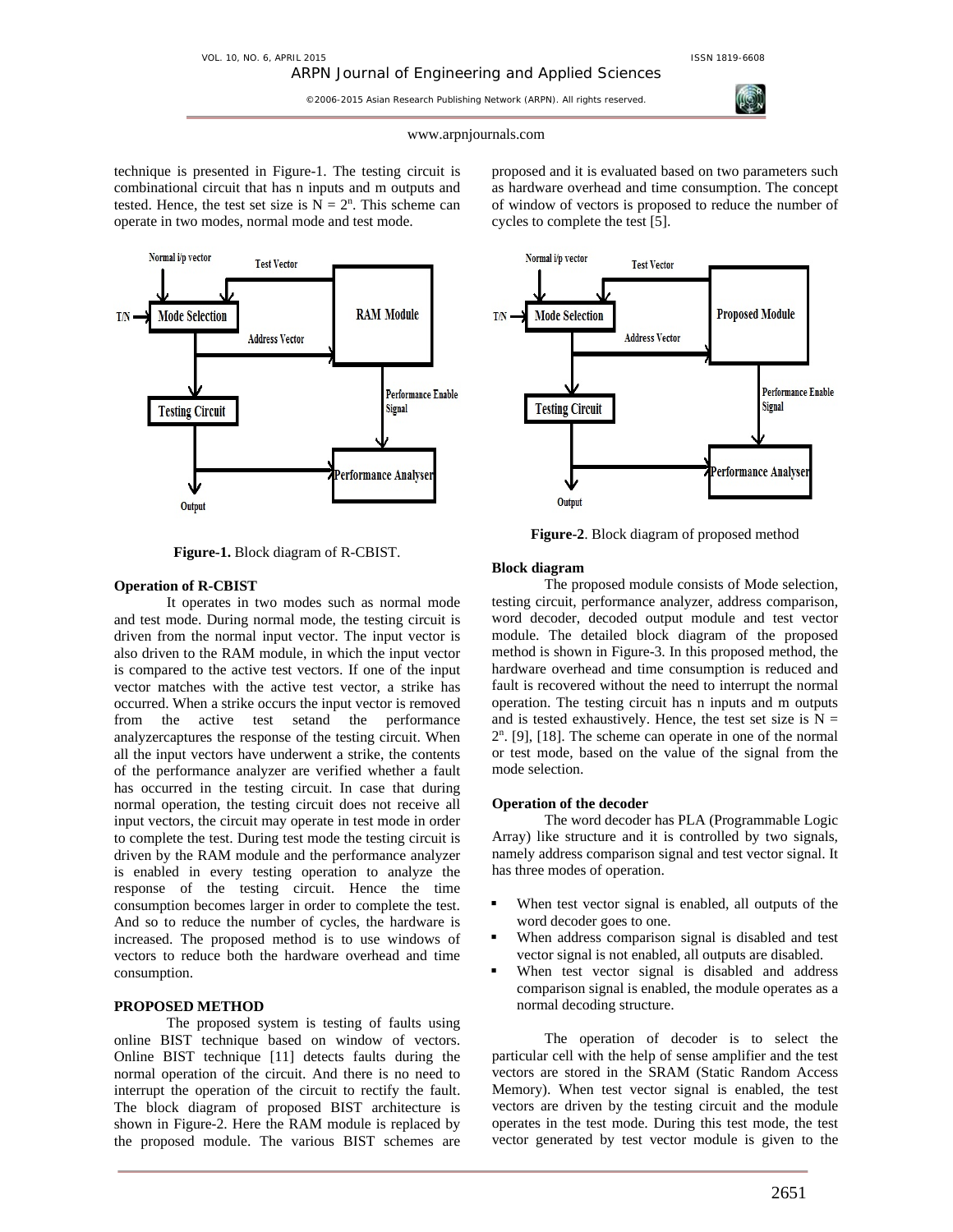©2006-2015 Asian Research Publishing Network (ARPN). All rights reserved.

#### www.arpnjournals.com

testing circuit. When address comparison signal is enabled, the testing circuit is driven by the normal input vector.



**Figure-3.** Proposed method.

#### **Operation of the proposed method**

 In the first step, every module is initialized to zero value. After initialization is done, the test vector signal is enabled and all the outputs of the word decoder denotes the value one.

- When the circuit operates in normal mode, the inputs to the testing circuit are driven from the normal input vector and also driven by the proposed module. The least significant bits are given to the word decoder and the highest significant bits are given to the address comparison. The word part of the input vector matches with the word part of the test vector, the address comparison signal is enabled and the corresponding output of the word decoder is enabled.
- If the incoming input vector does not match with the test vector, then the performance analyzer is not enabled and it maintains the previous value.
- When all the input vectors are arrived, then the output value is one.

## **Calculation of hardware overhead**

The hardware overhead of the proposed scheme is calculated using the total number of gates consumed for the modules. One gate equivalent is equal to the hardware of two-input NAND gate [18]. The hardware overhead of the proposed module is shown in Table-1. The parameters that affect the hardware overhead of the proposed scheme are n (the number of testing circuit inputs), m (the number of testing circuit outputs), and w (vector size) with  $k = n$ w and  $W = 2w$  [18]. Furthermore, the accumulator-based compaction [3], [8], [15] requires only a one bit full adder (FA) and a D-type flip-flop (DFF) for each testing circuit output.

| Module              | <b>Hardware overhead</b>               | <b>Gates</b>  |  |  |  |  |
|---------------------|----------------------------------------|---------------|--|--|--|--|
| n-stage multiplexer | $n \times MUX_{21}$                    | $3 \times n$  |  |  |  |  |
| m-stage ABC         | $m \times (DFF + FA)$                  | $18 \times m$ |  |  |  |  |
| k-stage comparator  | $K x(XOR2) + k$ -stage AND             | 5xk           |  |  |  |  |
| w to W decoder      | $2 \times W$                           | $2xW + 4xw$   |  |  |  |  |
| Logic(W)            | $1.5xW + SA + 2xBuf +$<br>$2x$ DFF + 2 | $1,5xW + 23$  |  |  |  |  |
| ТG                  | 8xk                                    | 8xk           |  |  |  |  |
| w-stage counter     | 8xw                                    | 8xw           |  |  |  |  |
| <b>Total</b>        | $15xn + 18xm + k + 3,5xW + 23$         |               |  |  |  |  |

**Table-1.** Hardware overhead of the proposed method.

# **Simulation**

In the proposed module bridge fault is injected. Bridge fault is two or more lines are coupled to vdd or ground. In the Figure-4. Simulation without fault is shown. Here  $a = 0$  and  $b = 0$  is given as input and it denotes the absence of fault. It operates in normal mode of operation. When all the vectors reach the CUT, the output of the decoder is one.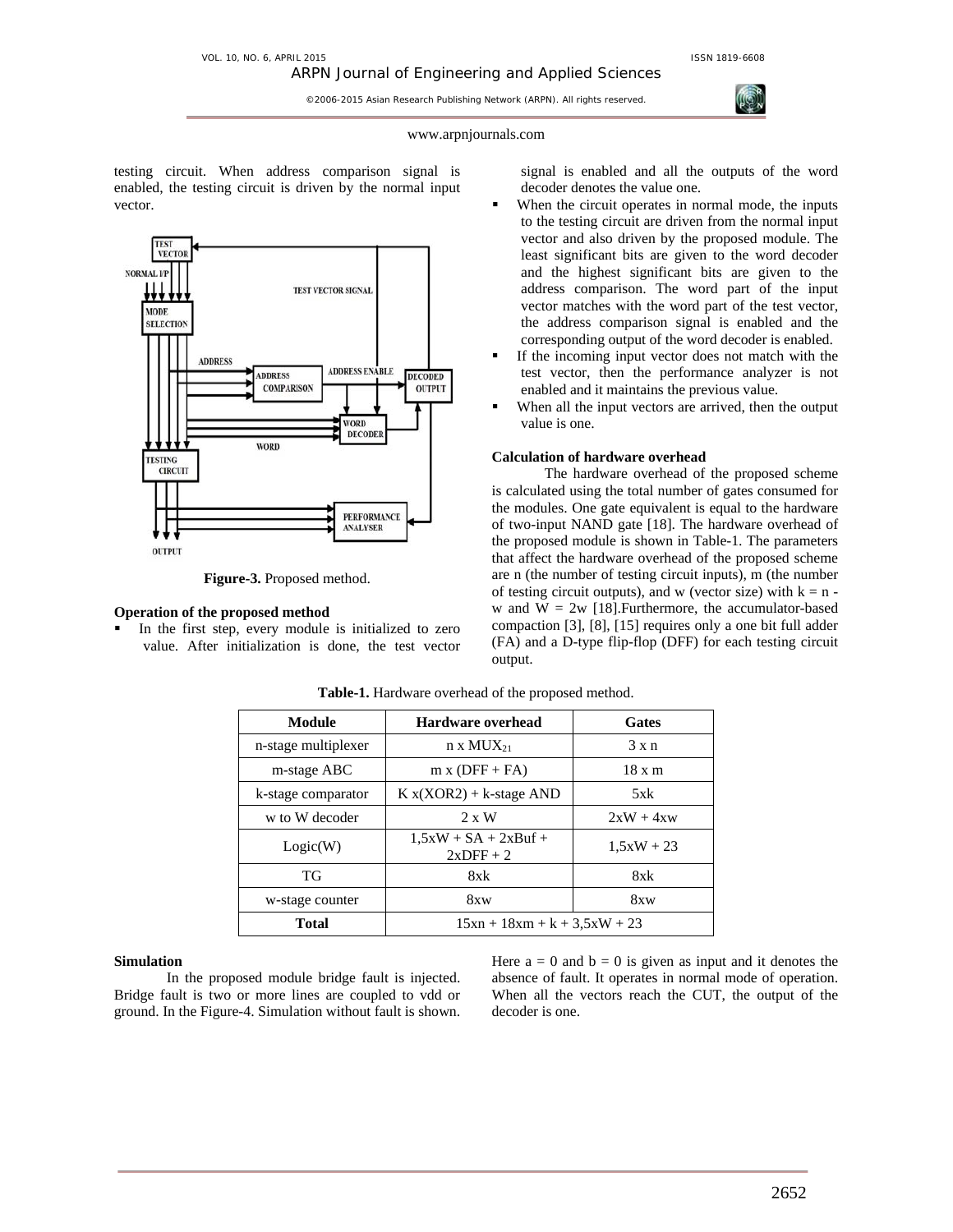ARPN Journal of Engineering and Applied Sciences

©2006-2015 Asian Research Publishing Network (ARPN). All rights reserved.

www.arpnjournals.com

| <b>Name</b>               | Value                        |                   | $\frac{2}{11}$ $\frac{2}{11}$ $\frac{1}{11}$ $\frac{1}{11}$ |       |      | $\frac{4}{3}$ us $\frac{1}{3}$ using $\frac{1}{3}$ | $6$ us |       | $\frac{8 \text{ us}}{2 \text{ mm} + \text{m}}$ |       |  | $ ^{10}$ is |      | $\left  \begin{smallmatrix} 12 & \text{us} \\ 1 & \text{us} \end{smallmatrix} \right $ |       | $\frac{14}{11}$ is $\frac{1}{11}$ |               |
|---------------------------|------------------------------|-------------------|-------------------------------------------------------------|-------|------|----------------------------------------------------|--------|-------|------------------------------------------------|-------|--|-------------|------|----------------------------------------------------------------------------------------|-------|-----------------------------------|---------------|
| ų,                        | $\pmb{0}$                    |                   |                                                             |       |      |                                                    |        |       |                                                |       |  |             |      |                                                                                        |       |                                   |               |
| l <mark>h</mark> b        | $\theta$                     |                   |                                                             |       |      |                                                    |        |       |                                                |       |  |             |      |                                                                                        |       |                                   |               |
| ų.                        | 1                            |                   |                                                             |       |      |                                                    |        |       |                                                |       |  |             |      |                                                                                        |       |                                   |               |
| l <mark>h</mark> d        | 0                            |                   |                                                             |       |      |                                                    |        |       |                                                |       |  |             |      |                                                                                        |       |                                   |               |
| l <mark>i</mark> e        | $\pmb{0}$                    |                   |                                                             |       |      |                                                    |        |       |                                                |       |  |             |      |                                                                                        |       |                                   |               |
| l <mark>⊩</mark> ist      | 1                            |                   |                                                             |       |      |                                                    |        |       |                                                |       |  |             |      |                                                                                        |       |                                   |               |
| T,<br>ck                  | 1                            |                   |                                                             |       |      |                                                    |        |       |                                                |       |  |             |      |                                                                                        |       |                                   |               |
| $s[3:0]$<br>H             | 1001                         | $\overline{0000}$ | 0001                                                        | 0010  | 0011 | 0100                                               | 0101   | 0110  | 0111                                           | 1000  |  | 1001        | 1010 | 1011                                                                                   | 1101  | 1110                              | $\sqrt{1111}$ |
| $\frac{1}{6}$ sO(2:0) 000 |                              |                   | obo                                                         | 001   |      |                                                    |        |       |                                                | 000   |  |             |      |                                                                                        |       |                                   |               |
| ó                         | $ s1[2:0] $ 001              | obo<br>001        |                                                             | 000   |      |                                                    |        |       |                                                |       |  | 001         |      |                                                                                        |       |                                   |               |
| Ų,<br>$\mathsf{cmp1}$     | I٥                           |                   |                                                             |       |      |                                                    |        |       |                                                |       |  |             |      |                                                                                        |       |                                   |               |
| $\mathbb{I}_c$<br>cmp2    | П                            |                   |                                                             |       |      |                                                    |        |       |                                                |       |  |             |      |                                                                                        |       |                                   |               |
| $\mathbb{I}_6$<br>yĺ      | $\pmb{0}$                    |                   |                                                             |       |      |                                                    |        |       |                                                |       |  |             |      |                                                                                        |       |                                   |               |
| l∥ y11                    | $\mathbf{l}$                 |                   |                                                             |       |      |                                                    |        |       |                                                |       |  |             |      |                                                                                        |       |                                   |               |
|                           | $  $ y2[4:0] 00000           |                   | 00b00                                                       | 00001 |      |                                                    |        |       |                                                | 00000 |  |             |      |                                                                                        |       |                                   |               |
|                           | $  $ y12[4:1] 00001 $  $     |                   | 00 <sub>D00</sub>                                           | 00001 |      |                                                    |        | 00000 |                                                |       |  |             |      |                                                                                        | 00001 |                                   |               |
|                           | <mark>M 037.01</mark> 11111. |                   |                                                             |       |      |                                                    |        |       | <b>MININ</b>                                   |       |  |             |      |                                                                                        |       |                                   |               |

**Figure-4.** Simulation without fault.

The Figure-5 shows the simulation graph with fault. Here  $a = 1$  and  $b = 1$  is given as input and it denotes the presence of bridge fault. It operates in test mode of operation. When all the test vectors reach the CUT, the output of the decoder is one. The test vectors are 0000. 0001.



**Figure-5.** Simulation with fault.

The graph is shown in Figure-6. Is the comparison of the existing method with the proposed method for various values of hardware overhead and time consumption? From this graph it is clear that comparing to the existing method the proposed scheme gives the best result.



**Figure-6.** Hardware overhead vs time consumption.

# **CONCLUSION AND FUTURE WORK**

Built in Self-Test (BIST) provides an attractive solution for testing embedded bocks and combinational circuits. It performs testing during normal operation of the circuit. There are several BIST schemes and the main parameters are the hardware overhead and time consumption. In the existing technique RAM module is used to store the test vectors. The hardware overhead is high because the size of the RAM grows proportion to the input vectors [13], [14]. To overcome the limitation, the RAM module is replaced by proposed module. And to reduce the time consumption, window of vectors is used. The proposed method uses online BIST technique [11] based on window of vectors that performs testing during the normal operation of the circuit. The proposed scheme